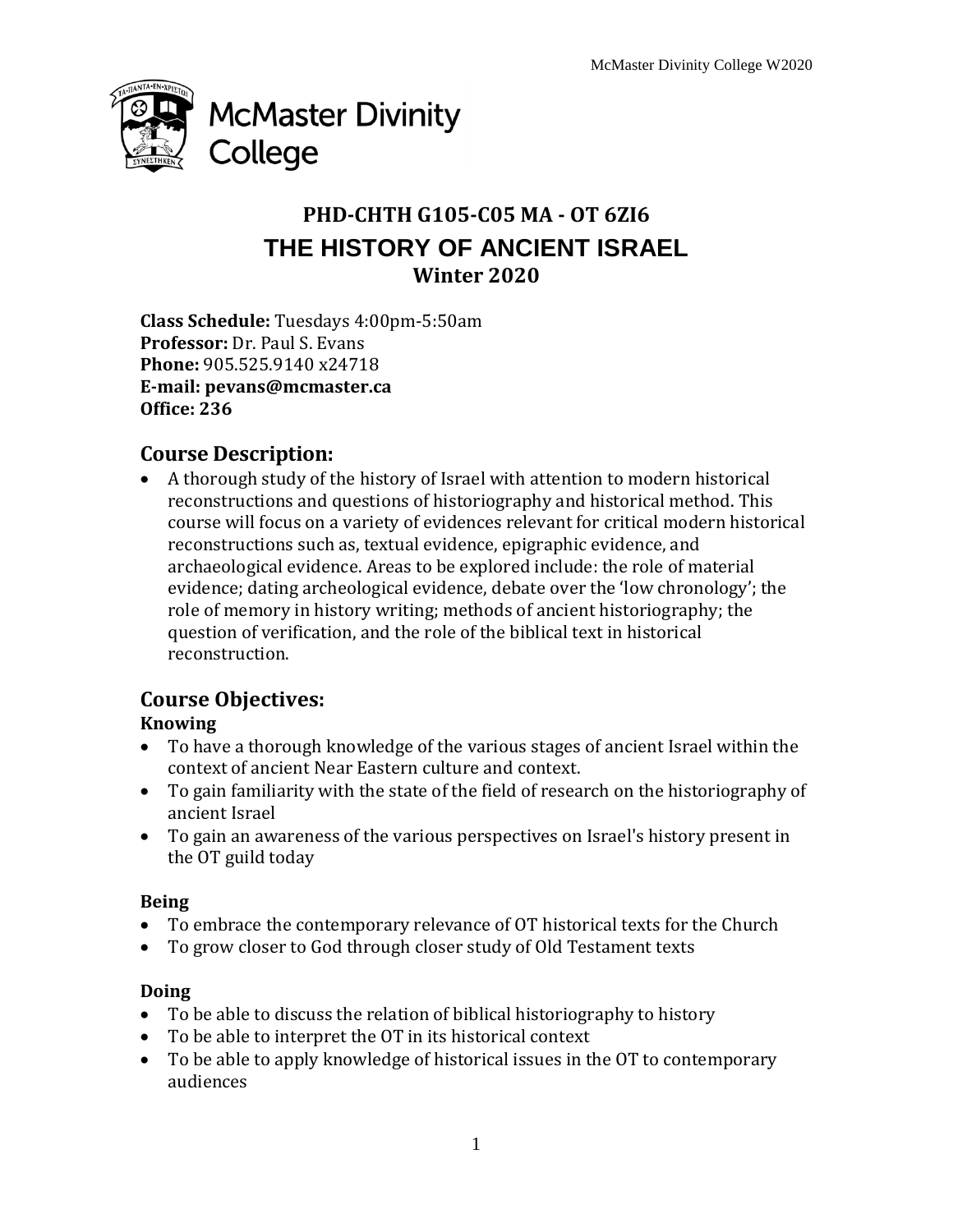#### **Required Texts:**

- Grabbe, Lester L. *Ancient Israel: What Do We Know and How Do We Know It?* London: T & T Clark, 2007.
- Anold, Bill T. and Richard S. Hess eds. *Ancient Israel's History: An Introduction to Issues and Sources.* Grand Rapids, MI: Baker Academic, 2014
- Brettler, Marc Zvi. *The Creation of History in Ancient Israel.* London: Routledge, 1995.
- Provan, Iain W., Philips V. Long, and Tremper Longman. *A Biblical History of Israel.* 2nd edition. Louisville, KY.: Westminster/John Knox, 2015.
- Articles distributed to the class

#### **Recommended Texts:**

- Bright, John, *A History of Israel.* Louisville: Westminster/John Knox, 2000.
- Long, V. Philips, David W. Baker, and Gordon J. Wenham eds. *Windows into Old Testament History: Evidence, Argument, and the Crisis of "Biblical Israel".* Grand Rapids, MI: Eerdmans, 2002.

#### **Textbook Purchase:**

All required textbooks for this class are available from the College's book service, READ On Bookstore, Room 145, McMaster Divinity College. Texts may be purchased on the first day of class. For advance purchase, you may contact READ On Bookstore, 5 International Blvd, Etobicoke, Ontario M9W 6H3: phone 416.620.2934; fax 416.622.2308; email [books@readon.ca.](mailto:books@readon.ca) Other book services may also carry the texts.

### **Course Evaluation**

*The assignments and their weights are as follows:*

- **20% - Class Participation**: This course is designed as a graduate seminar. The professor will begin with some introductory lectures but the majority of the course will be student-led discussions and presentations. Classroom experiences will be collaborative, with both students and professor engaged in the learning process together. Students must attend every class and come prepared to actively contribute to class discussions. Therefore, assigned readings and research must be completed before class time in order for both the individual student and the broader class to benefit. During the first month of the course students will present to the class a summary (with PowerPoint) of an important piece of extra-biblical evidence often used in historical reconstructions of ancient Israel
- **30% - Research Paper on chosen historical period: 20 pages.** Due Feb 4, 2020 via email to the professor who will distribute them to the class, who will then discuss them in class Feb 11, 25, & Mar 3. Students will then revise their paper in light of the feedback received and submit the final version to the professor by Mar 10, 2020. For this paper students will choose a historical period in the ancient Near East related to their chosen area of research for their dissertation. The paper will provide an overview of the period and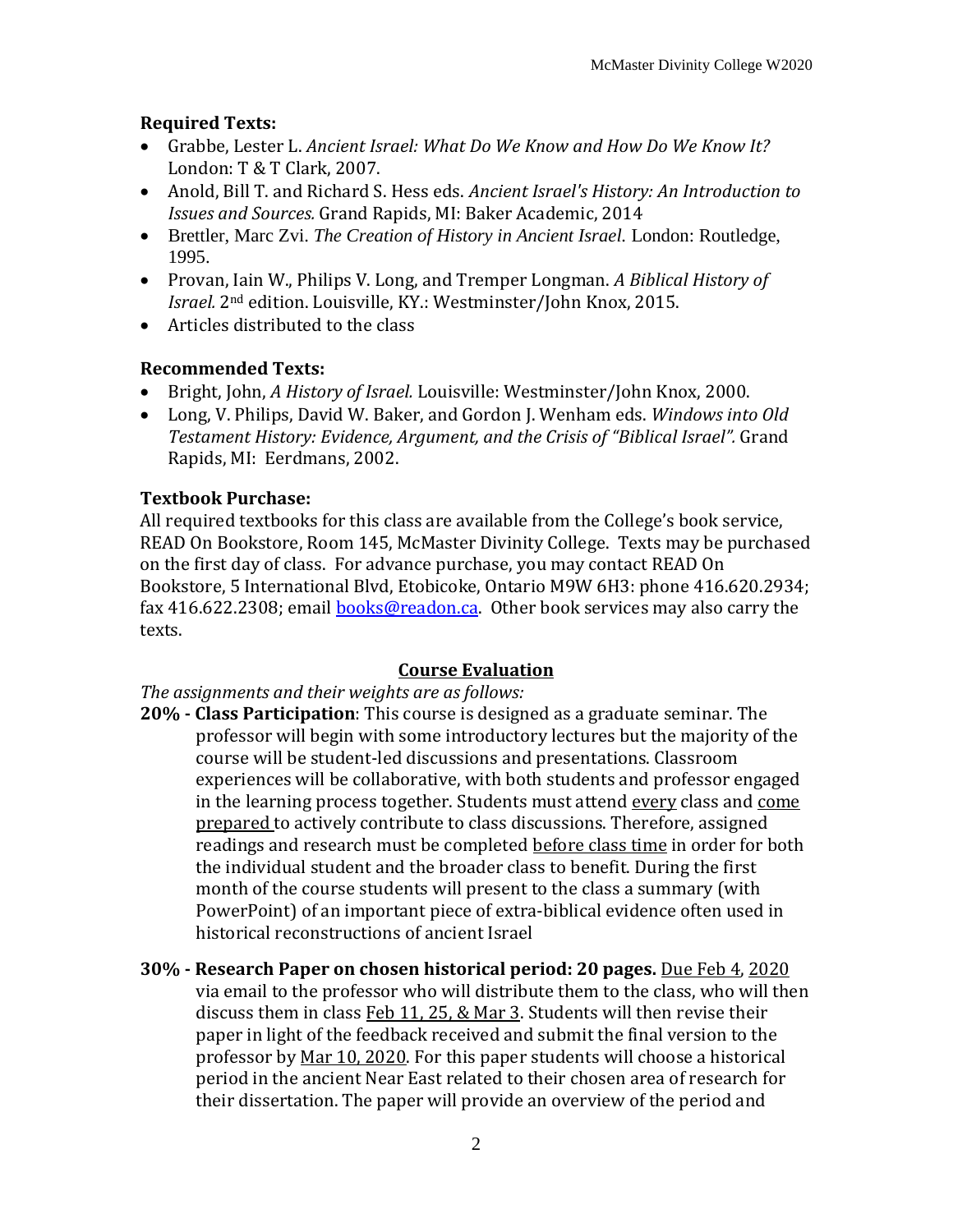identify the main evidences available to support a historical reconstruction. The paper will also identify critical issues and problems for such reconstructions and argue for the best approach to these problems.

- **40% - Research Paper on Chosen Historical event. 25 pages**. Due March 17, 2020 via email to the professor who will distribute the paper electronically to the class, who will then discuss them in class March 24, 31, & April 7. Students will then revise their paper in light of the feedback received and submit the final version to the professor by April 8, 2020. For this paper students will choose a historical event that occurred during the historical period chosen for the first paper. This paper will be more specific than the first paper in assessing critical historical reconstructions and arguing for their own historical reconstruction of the event utilizing all known evidences and outlining their methodology and approach to each piece of evidence, and especially their use of the Bible in their historical reconstruction.
- **10% - Reflection Paper on Hermeneutical Implications. 5 pages**. Due Apr 7, 2020 via email to the professor. For this paper students write a reflection on implications of the issues and research covered in the course for a student's view of the Bible as scripture.

| In Class                                       | Grabbe | <b>Arnold &amp; Hess</b> | Provan et al.            | <b>Brettler</b>              |
|------------------------------------------------|--------|--------------------------|--------------------------|------------------------------|
| Jan. 7-Intro to the study of Israel's History  | $-$    | $\overline{\phantom{m}}$ | $\overline{\phantom{a}}$ |                              |
| Jan. 14 -Methods for Studying Israel's History | Ch.1   | Introduction             | Ch.1                     | Introduction &<br>$Chs. 1-2$ |
| Jan. 21-Survey of Israel's History             | Ch. 2  | Ch.1                     | $Chs. 2-3$               | Ch.3                         |
| Jan. 28-Survey of Israel's History             | Ch.3   | Chs. 2                   | Ch.4                     | Ch. 4–5                      |
| Feb. 4 - Survey of Israel's History            |        | Ch.3                     | Ch. 5                    | Ch. 5                        |
| Feb. 11-Student Presentations*                 | Chs.4  | Ch.4                     | Ch.6                     | Ch.6                         |
| Feb. 18– READING WEEK – no class               | Ch. 5  | Ch. 5                    | Ch.7                     | Ch.6                         |
| Feb. 25 - Student Presentations*               | Ch. 6  | Chs. 6                   | Ch. 8                    | Conclusion                   |
| Mar. $3 -$ Student Presentations*              |        | Chs. 7                   | Ch. 9                    |                              |
| Mar. 10 - Student Presentations**              |        | $Chs. 8-9$               | Ch. 10                   |                              |
| Mar. 17- Student Presentations**               |        | Ch. 10                   | Ch. 11                   |                              |
| Mar. 24- Student Presentations**               |        | Ch. 11                   | Ch. 12                   |                              |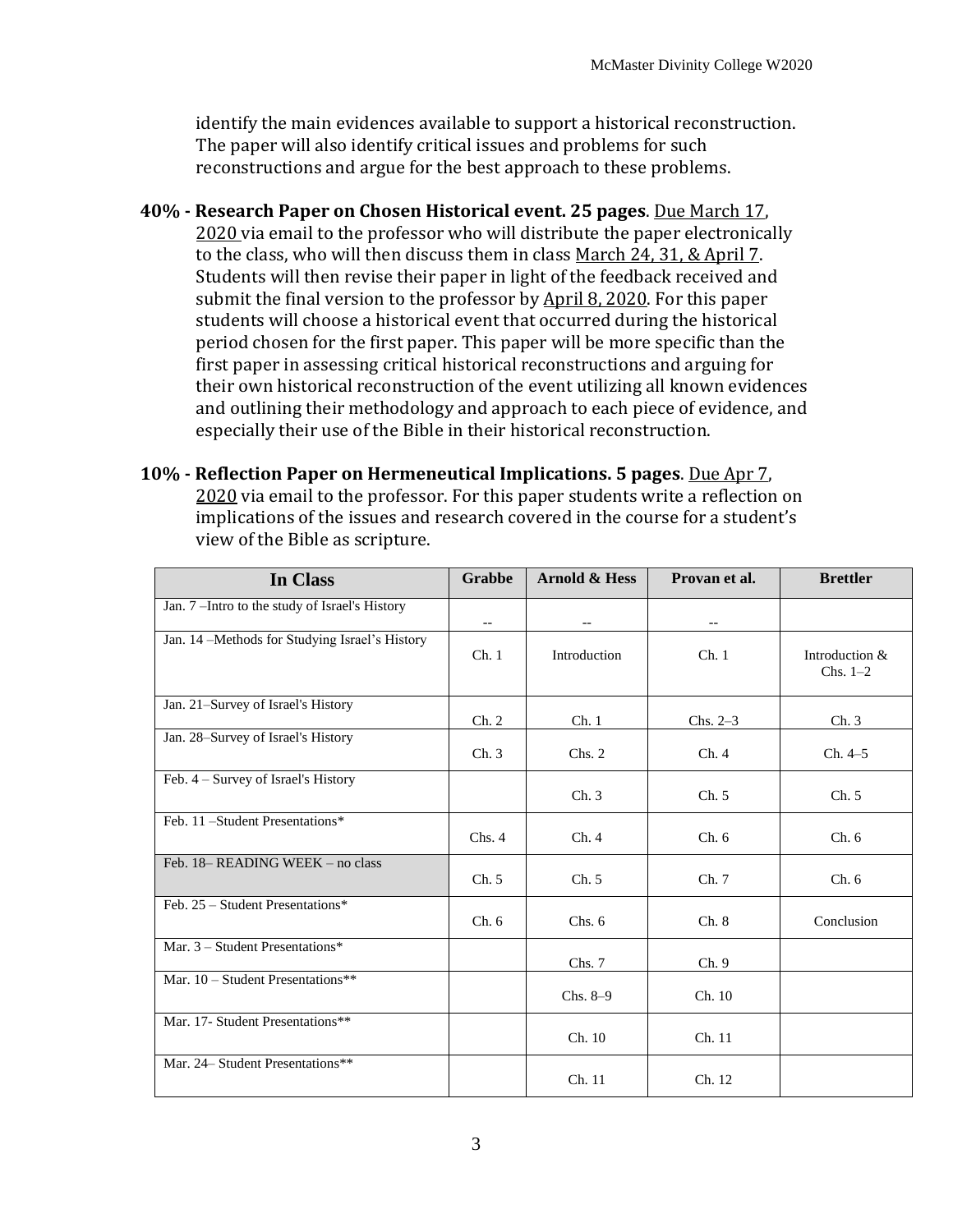| Mar. $31$ – Student Presentations** | Ch. 12      | Ch. 10 |  |
|-------------------------------------|-------------|--------|--|
| Apr. 7– Student Presentations**     | $Ch. 13-14$ | Ch. 11 |  |

#### **College Style for Submission of Written Work**

All stylistic considerations (including but not limited to questions of formatting, footnotes, and bibliographic references) must conform to the McMaster Divinity College Style Guidelines for Essays and Theses http://mcmasterdivinity.ca/wpcontent/uploads/2018/02/mdcstyleguide.pdf

Failure to observe appropriate form will result in grade reductions.

All assignments must be in electronic format only (PDF format) —no hardcopies and emailed to pevans@mcmaster.ca. Include your last name in the file name of your attachment (e.g., evans.researchpaper.pdf). To avoid late marks papers must be received by 11:59pm of the calendar day on which they are due.

#### **Policy concerning late papers**

Extensions for papers will not be given except in very exceptional circumstances. (serious illness, family crises, etc.). Busy-ness, computer problems etc. are not legitimate reasons to grant extensions and in the interests of fairness any request for extensions will take into account the entire class. Late assignments will be docked at the rate of 2% per day for the first 7 calendar days (including weekends) and 4% per day after that. Late assignments receive no critical feedback. All assignments must be received by April 8, 2020 in order to avoid a failing grade in the class.

#### **Academic Honesty:**

Academic dishonesty is a serious offence that may take any number of forms, including plagiarism, the submission of work that is not one's own or for which previous credit has been obtained, and/or unauthorized collaboration with other students. Academic dishonesty can result in severe consequences, e.g., failure of the assignment, failure of the course, a notation on one's academic transcript, and/or suspension or expulsion from the College.

Students are responsible for understanding what constitutes academic dishonesty. Please refer to the Divinity College Statement on Academic Honesty  $\sim$ <https://mcmasterdivinity.ca/rules-regulations/>

#### **Gender Inclusive language:**

McMaster Divinity College uses inclusive language for human beings in worship services, student written materials, and all its publications. It is expected that inclusive language will be used in chapel services and all MDC assignments. In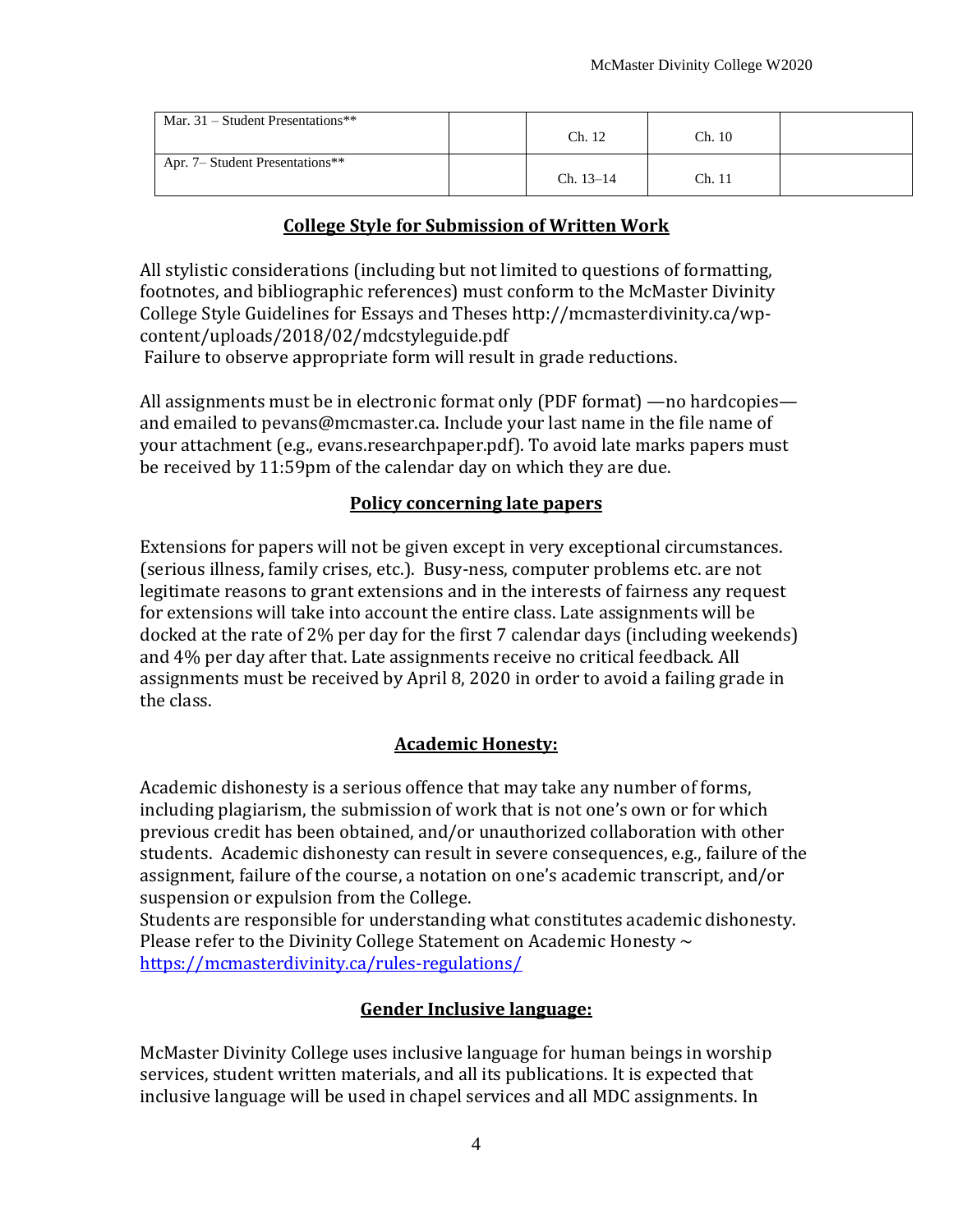reference to biblical texts, the integrity of the original expressions and the names of God should be respected, but you will need to use gender-inclusive language for humans, and you will need to quote from a gender-inclusive version such as the following: NRSV (1989), NCV (1991), TEV/GNB/GNT (1992), CEV (1995), NLT (1996), TNIV (2005), and the Common English Bible (CEB 2011).

#### **Disclaimer**

This syllabus is the property of the instructor and is prepared with currently available information. The instructor reserves the right to make changes and revisions up to and including the first day of class.

#### **Select Bibliography**

- Albertz, Rainer. *A History of Israelite Religion in the Old Testament Period.* Old Testament Library. Louisville, Ky.: Westminster/John Knox, 1994.
- Albright, William Foxwell. "New Light from Egypt on the Chronology and the History of Israel and Judah." *Bulletin of the American Schools of Oriental Research* 130 (1953): 8-11.
- \_\_\_\_\_\_\_\_. *From the Stone Age to Christianity: Monotheism and the Historical Process.* 2d ed. Garden City, N.Y.: Doubleday, 1957.
- Arnold, Bill T. *Who Were the Babylonians?* Archaeology and Biblical Studies, 10. Atlanta: Society of Biblical Literature, 2004.
- Barstad, Hans M. *The Myth of the Empty Land: A Study in the History and Archaeology of Judah During the "Exilic" Period.* Symbolae Osloenses. Oslo: Scandinavian University Press, 1996.
- Becking, Bob. *The Fall of Samaria: An Historical and Archaeological Study.* Studies in the History of the Ancient near East. Leiden: Brill, 1992.
- Becking, Bob and Lester L. Grabbe. *Between Evidence and Ideology: Essays on the History of Ancient Israel Read at the Joint Meeting of the Society for Old Testament Study and the Oud Testamentisch Werkgezelschap, Lincoln, July 2009.* Oudtestamentische Studiën 59. Leiden: Brill, 2011.
- Begg, Christopher T. "Sennacherib's Second Palestinian Campaign: An Additional Indication." *Journal of Biblical Literature* 106 (1987): 685-686.
- Berg, Evert van den. "Fact and Imagination in the History of Hezekiah in 2 Kings 18-20," Pages 129-136 in *Unless Some One Guide Me...Festschrift for Karel a Deurloo*. Maastricht: Shaker, 2001.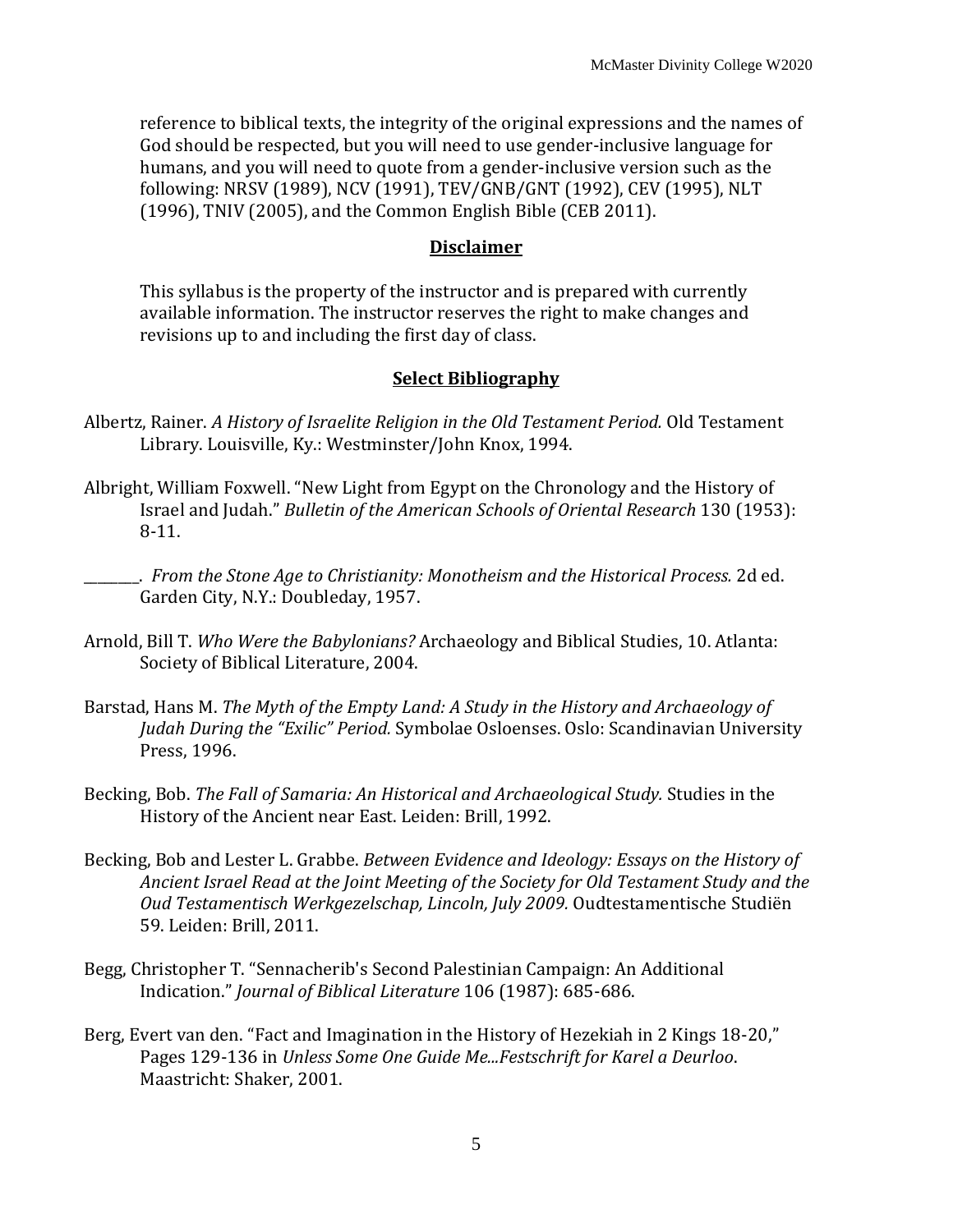- Braun, Roddy L. "1 Chronicles 1-9 and the Reconstruction of the History of Israel: Thoughts on the Use of Genealogical Data in Chronicles in the Reconstruction of the History of Israel." Pages 92-106 in *The Chronicler as Historian*. Edited by Matt Patrick Graham, Kenneth G. Hoglund, and Steven L. McKenzie. JSOTSup, 238*.* Sheffield, England: Sheffield Academic Press, 1997.
- Chavalas, Mark W. "Recent Trends in the Study of Israelite Historiography." *Journal of the Evangelical Theological Society* 38, (1995): 161-169.

\_\_\_\_\_\_\_\_. *The Ancient near East: Historical Sources in Translation.* Blackwell Sourcebooks in Ancient History. Malden, MA; Oxford: Blackwell, 2006.

- Childs, Brevard S. *Isaiah and the Assyrian Crisis.* Studies in Biblical Theology 3. London: SCM, 1967.
- Cogan, Mordechai. "Into Exile: From the Assyrian Conquest of Israel to the Fall of Babylon," Pages 247-275 in *The Oxford History of the Biblical World*. Edited by M. Coogan. Oxford: Oxford University Press, 1998.
- Cohen, Chaim. "Neo-Assyrian Elements in the First Speech of the Biblical Rab-Saqê." *Israel Oriental Studies* 9 (1979): 32-48.
- Cook, Albert. "`Fiction' and History in Samuel and Kings." *Journal for the Study of the Old Testament* 36 (1986): 27-48.
- Dalley, Stephanie. "Recent Evidence from Assyrian Sources for Judaean History from Uzziah to Manasseh." *Journal for the Study of the Old Testament* 28, (2004): 387-401.
- Dandamaev, Mohammed A. *A Critical History of the Achaemenid Empire.* Leiden: E.J. Brill, 1989.
- Davies, Philip R. *In Search of 'Ancient Israel'.* JSOTSup, 148. Sheffield, England: Sheffield Academic Press, 1995.
- \_\_\_\_\_\_\_\_. *The Origins of Biblical Israel.* LBOTS, 485. New York: T & T Clark International, 2007.
- Dever, William G., *What Did the Biblical Writers Know, and When Did They Know It?: What Archaeology Can Tell Us About the Reality of Ancient Israel.* Grand Rapids, Mich.: Eerdmans, 2001.
- Edelman, Diana. "Doing History in Biblical Studies," Pages 13-25 in *The Fabric of History: Text, Artifact and Israel's Past*. Edited by Diana Edelman. JSOTSup, 127; Edited by David J. A. Clines and Philip R. Davies. Sheffield: JSOT, 1991.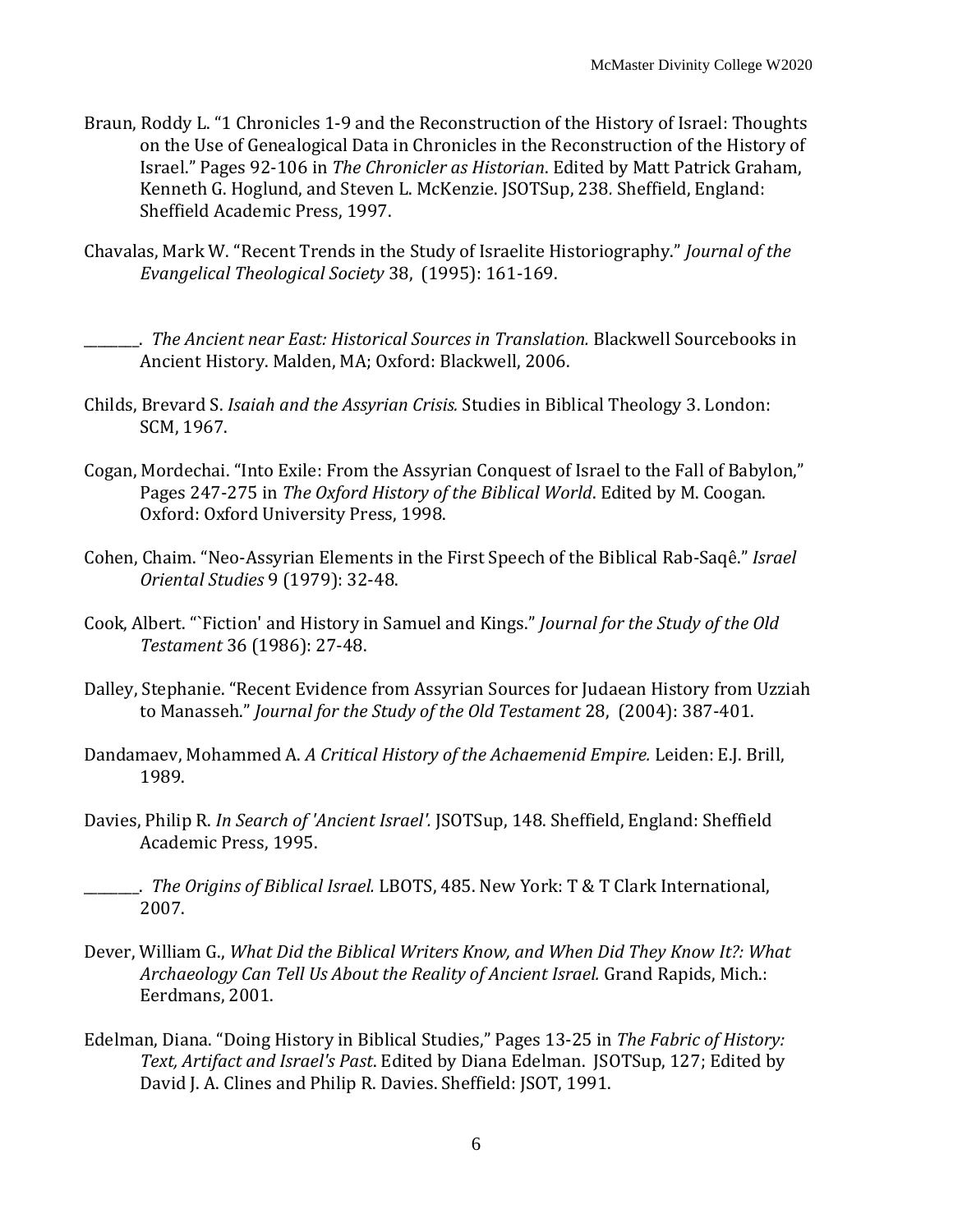\_\_\_\_\_\_\_\_. *The Fabric of History: Text, Artifact and Israel's Past.* JSOTSup, 127 JSOTSup 127. Sheffield: JSOT, 1991.

Elton, G. R. *The Practice of History.* 2nd ed. Oxford: Blackwell, 2002.

Evans, Paul S. *The Invasion of Sennacherib in the Book of Kings: A Source-Critical and Rhetorical Study of 2 Kings 18-19.* VTSup,125. Leiden: Brill, 2009.

\_\_\_\_\_\_\_\_. "The Hezekiah-Sennacherib Narrative as Polyphonic Text." *Journal for the Study of the Old Testament* 33, no. 3 (2009): 335-358.

\_\_\_\_\_\_\_\_. "The Function of the Chronicler's Temple Despoliation Notices in Light of Imperial Realities in Yehud." *Journal of Biblical Literature* 129 (2010): 31-47.

\_\_\_\_\_\_\_\_. "History in the Eye of the Beholder? Social Location & Allegations of Racial/Colonial Biases in Reconstructions of Sennacherib's Invasion of Judah." *Journal of Hebrew Scriptures* 12 (2012).

\_\_\_\_\_\_\_\_. "Historia or Exegesis? Assessing the Chronicler's Hezekiah-Sennacherib Narrative," Pages 103-120 in *Chronicling the Chronicler: The Book of Chronicles and Early Second Temple Historiography*. Edited by Paul S. Evans and Tyler F. Williams. Winona Lake: Eisenbrauns, 2013.

\_\_\_\_\_\_\_\_. "Prophecy Influencing History: Dialogism in the Chronicler's Ahaz Narrative," Pages 143-165 in *Prophets and Prophecy in Ancient Israelite Historiography*. Edited by Mark J Boda and Lissa Wray-Beal. Winona Lake: Eisenbrauns, 2013.

\_\_\_\_\_\_\_\_. "The End of Kings as Presaging an Exodus: The Function of the Jehoiachin Epilogue (2 Kgs 25:27-30) in Light of Parallels with the Joseph Story in Genesis." *McMaster Journal of Theology and Ministry* 16 (2015): 65-100.

\_\_\_\_\_\_\_\_. "Creating a New "Great Divide": The Exoticization of Ancient Culture in Some Recent Applications of Orality Studies to the Bible." *Journal of Biblical Literature* 136 (2017): 749-764.

- Evans, Paul S., and Tyler F. Williams, eds. *Chronicling the Chronicler: The Book of Chronicles and Early Second Temple Historiography.* Winona Lake: Eisenbrauns, 2013.
- Exum, J. Cheryl. *Virtual History and the Bible.* Leiden: Brill, 2000.
- Grabbe, Lester L. ed. *Can a 'History of Israel' Be Written?* JSOTSup, 245*;* ESHM*,* 1. Sheffield: Sheffield Academic Press, 1997.

\_\_\_\_\_\_\_\_. ed. *Leading Captivity Captive: "The Exile" as History and Ideology.* JSOTSup, 278; ESHM*, 2*. Sheffield: Sheffield Academic Press, 1998.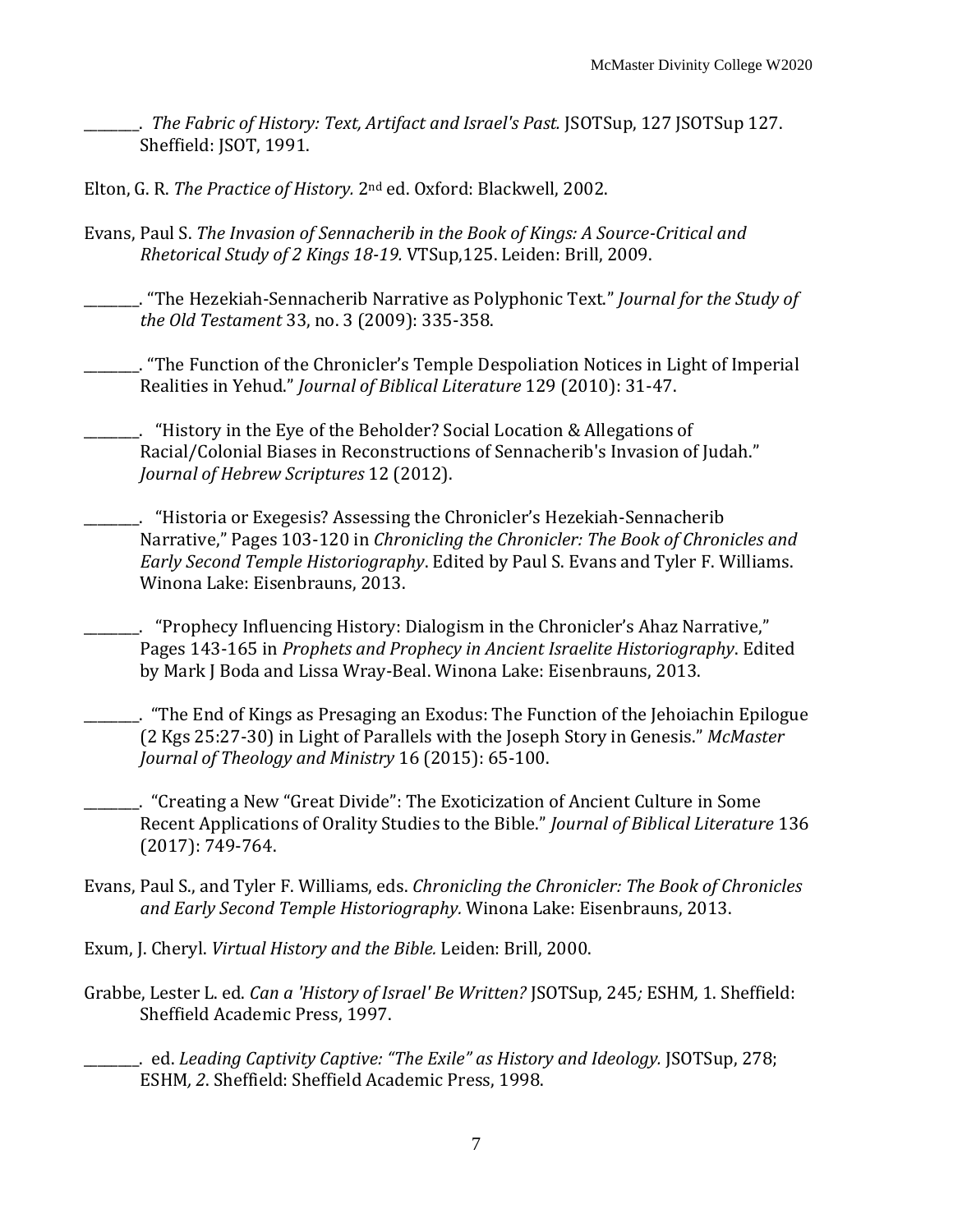- \_\_\_\_\_\_\_\_. ed. *Did Moses Speak Attic? Jewish Historiography and Scripture in the Hellenistic Period.* JSOTSup, 317; ESHM, 3. Sheffield: Sheffield Academic Press, 2001.
- \_\_\_\_\_\_\_\_. ed. *Like a Bird in a Cage: The Invasion of Sennacherib in 701 BCE* JSOTSup, 363; ESHM, 4. London: Sheffield Academic Press, 2003.
- \_\_\_\_\_\_\_\_. *A History of the Jews and Judaism in the Second Temple Period.* Library of Second Temple Studies 47, 68. London: T&T Clark International, 2004.
- \_\_\_\_\_\_\_\_. ed. *Good Kings and Bad Kings.* JSOTSup, 393; ESHM, 5. New York: T&T Clark, 2005.
- Halpern, Baruch, *The First Historians: The Hebrew Bible and History.* San Francisco: Harper & Row, 1988.
- \_\_\_\_\_\_\_\_. "The State of Israelite History," Pages 540-65 in *Reconsidering Israel and Judah: Recent Studies on the Deuteronomistic History*. Edited by Gary N. and McConville Knoppers, J Gordon. Sources for Biblical and Theological Study. Winona Lake, Ind: Eisenbrauns, 2000.
- Hayes, John H. and Jeffrey K. Kuan. "The Final Years of Samaria (730-720 BC)." *Biblica* 72 (1991): 153-181.
- Hayes, John H. and J. Maxwell Miller. *Israelite and Judean History.* Westminster, 1977.
- Hayes, John Haralson and Paul K. Hooker. *A New Chronology for the Kings of Israel and Judah and Its Implications for Biblical History and Literature.* Atlanta: John Knox, 1988.
- Hess, Richard S. *Israelite Religions: An Archaeological and Biblical Survey.* Grand Rapids, Mich.: Baker Academic, 2007.
- Hjelm, Ingrid. *Jerusalem's Rise to Sovereignty: Zion and Gerizim in Competition.* JSOTSup, 404; London: T & T Clark, 2004.
- Japhet, Sara. "The Historical Reliability of Chronicles: The History of the Problem and Its Place in Biblical Research," Pages 117-136 in *From the Rivers of Babylon to the Highlands of Judah: Collected Studies on the Restoration Period*. Winona Lake, Indiana: Eisenbrauns, 2006.
- Knauf, Ernst Axel. "From History to Interpretation," Pages 26-64 in *Fabric of History: Text, Artifact and Israel's Past*. Edited by Diana Edelman. JSOT Sup, 127. Sheffield, England: JSOT, 1991.
- Knoppers, Gary N. "History and Historiography: The Royal Reforms," Pages 178-203 in *The Chronicler as Historian*. Edited by M. Patrick Graham, Kenneth G. Hoglund, and Steven L. McKenzie. Sheffield: Sheffield Academic Press, 1997.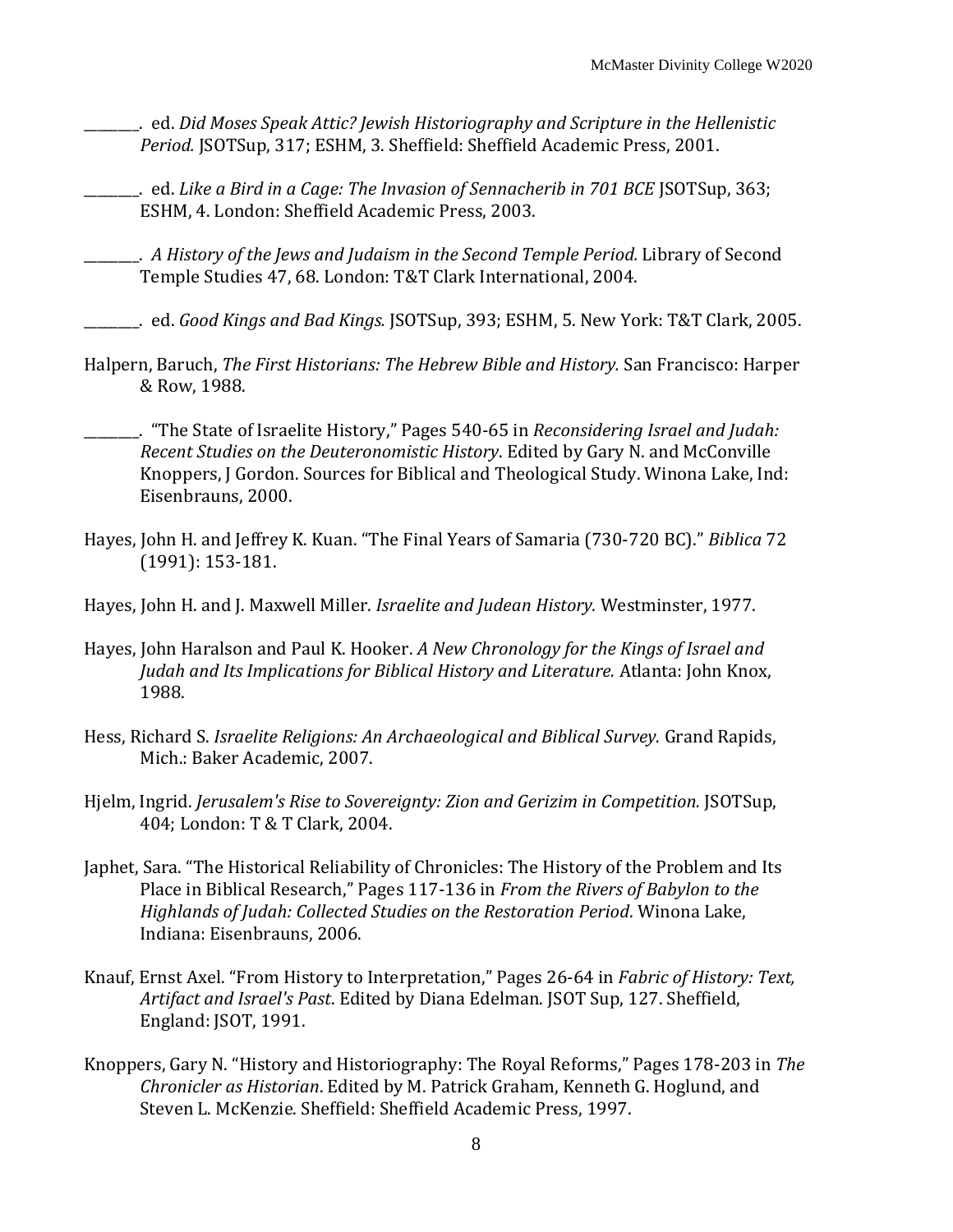\_\_\_\_\_\_\_\_. "Greek Historiography and the Chronicler's History: A Reexamination." *Journal of Biblical Literature* 122 (2003): 627-650.

\_\_\_\_\_\_\_\_. *Jews and Samaritans : The Origins and History of Their Early Relations.* New York: Oxford University Press, 2013.

- Knoppers, Gary N. and McConville, J Gordon. *Reconsidering Israel and Judah: Recent Studies on the Deuteronomistic History.* Winona Lake, Ind: Eisenbrauns, 2000.
- Knoppers, Gary N. and Kenneth A. Ristau. *Community Identity in Judean Historiography : Biblical and Comparative Perspectives.* Winona Lake, Ind.: Eisenbrauns, 2009.
- Knowles, Melody D. *Centrality Practiced: Jerusalem in the Religious Practice of Yehud and the Diaspora in the Persian Period.* Archaeology and Biblical Studies 6. Atlanta: Society of Biblical Literature, 2006.
- Kuhrt, Amélie. *The Ancient near East: C. 3000-330 BC.* 2 vols., Routledge History of the Ancient World. London and New York: Routledge, 1995.
- Laato, Antti. "Assyrian Propaganda and the Falsification of History in the Royal Inscriptions of Sennacherib." *Vetus Testamentum* 45 (1995): 198-226.
- Lemche, Niels Peter. *The Israelites in History and Tradition.* 1st ed., The Library of Ancient Israel. Louisville: Westminster John Knox, 1998.
- Lemche, Niels Peter and Thomas L. Thompson. "Did Biran Kill David? The Bible in the Light of Archaeology." *Journal for the Study of the Old Testament* 64 (1994): 3-22.
- Levenson, Jon D. and Baruch Halpern. "The Political Import of David's Marriages." *Journal of Biblical Literature* 99 (1980): 507-518.
- Lipschits, Oded and Joseph Blenkinsopp. *Judah and the Judeans in the Neo-Babylonian Period.* Winona Lake, Ind.: Eisenbrauns, 2003.
- Lipschits, Oded, Gary N. Knoppers, and Rainer Albertz. *Judah and the Judeans in the Fourth Century B.C.E.* Winona Lake, Ind.: Eisenbrauns, 2007.
- Lipschits, Oded and Manfred Oeming. *Judah and the Judeans in the Persian Period.* Winona Lake, Ind.: Eisenbrauns, 2006.
- Lipschits, Oded, Manfred Oeming, and Gary N. Knoppers. *Judah and the Judeans in the Achaemenid Period: Negotiating Identity in an International Context.* Winona Lake, Ind.: Eisenbrauns, 2011.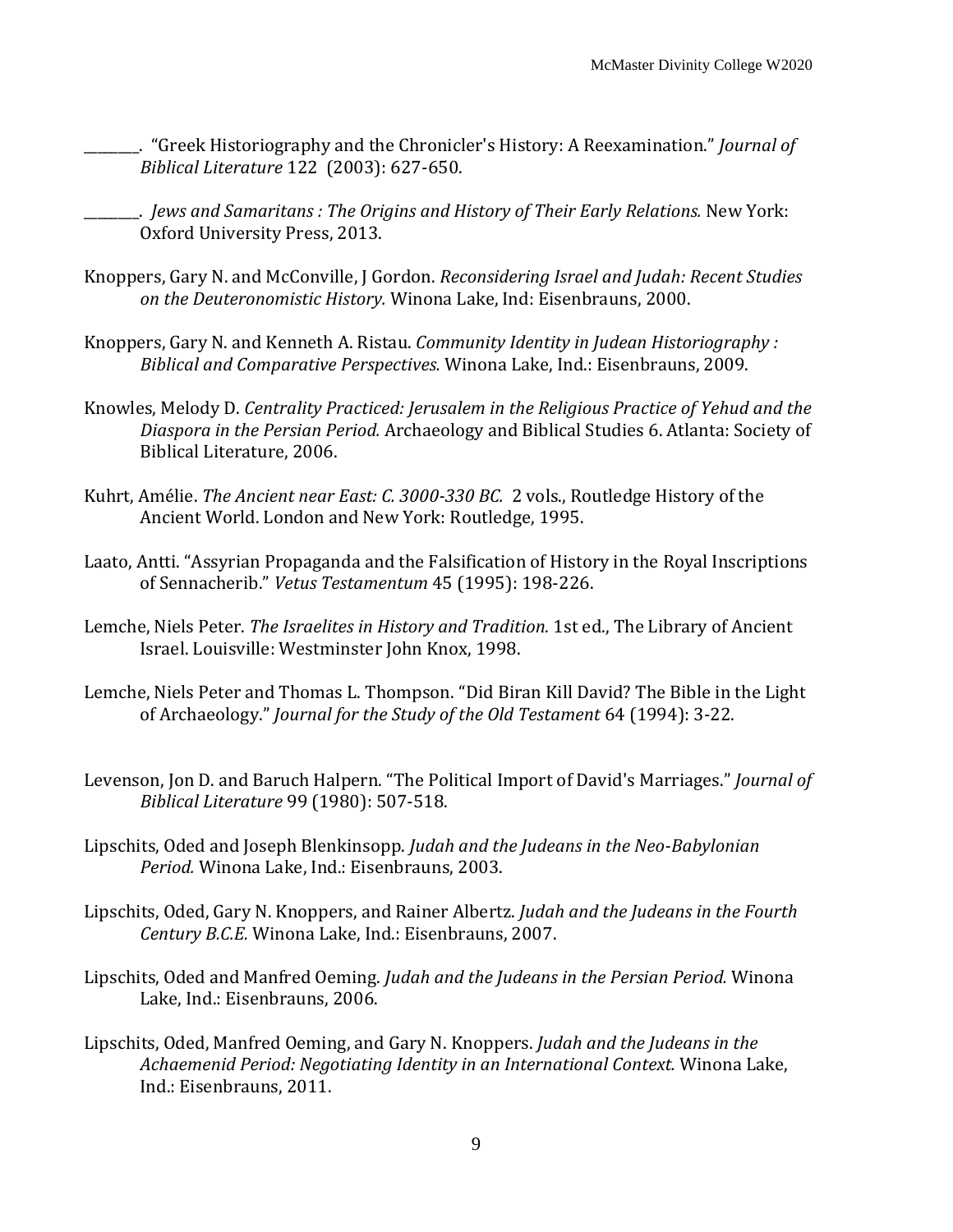Liverani, Mario, *Israel's History and the History of Israel.* London: Equinox, 2005.

- Long, Burke O. "Historical Narrative and the Fictionalizing Imagination." *Vetus Testamentum* 35 (1985): 405-416.
- Long, V. Philips. *The Art of Biblical History.* Foundations of Contemporary Interpretation 5; Grand Rapids: Zondervan, 1994.
- \_\_\_\_\_\_\_\_. *Israel's Past in Present Research: Essays on Ancient Israelite Historiography.* Winona Lake, IN: Eisenbrauns, 1999.
- Long, V. Philips. "How Reliable Are Biblical Reports? Repeating Lester Grabbe's Comparative Experiment." *Vetus Testamentum* 52, (2002): 367-384.
- Malamat, Abraham. *History of Biblical Israel: Major Problems and Minor Issues.* Culture and History of the Ancient near East 7. Leiden; Boston: Brill, 2001.
- Mullen, E. Theodore. "Crime and Punishment: The Sins of the King and the Despoilation of the Treasuries." *Catholic Biblical Quarterly* 54 (1992): 231-248.
- Na'aman, Nadav. "Sennacherib's "Letter to God" on His Campaign to Judah." *Bulletin of the American Schools of Oriental Research* 214 (1974): 25-39.

- \_\_\_\_\_\_\_\_. "The Historical Background to the Conquest of Samaria (720 BC)." *Biblica* 71, (1990): 206-225.
- \_\_\_\_\_\_\_\_. "Forced Participation in Alliances in the Course of the Assyrian Campaigns to the West," Pages 80-98 in *Ah, Assyria ... Studies in Assyrian History and Ancient near Eastern Historiography Presented to Hayim Tadmor*. Edited by Mordechai Cogan and Israel Eph'al. Jerusalem: Magnes, 1991.
- \_\_\_\_\_\_\_\_. "The Debated Historicity of Hezekiah's Reform in the Light of Historical and Archaeological Research." *Zeitschrift für die alttestamentliche Wissenschaft* 107 (1995): 179-195.
- Park, Sung Jin. "A New Historical Reconstruction of the Fall of Samaria." *Biblica* 93 (2012): 98-106.
- Person, Raymond F. "The Role of Memory in the Tradition Represented by the Deuteronomic History and the Book of Chronicles." *Oral Tradition* 26 (2011): 537- 550.

\_\_\_\_\_\_\_\_. "Sennacherib's Campaign to Judah and the Date of the LMLK Stamps." *Vetus Testamentum* 29 (1979): 61-86.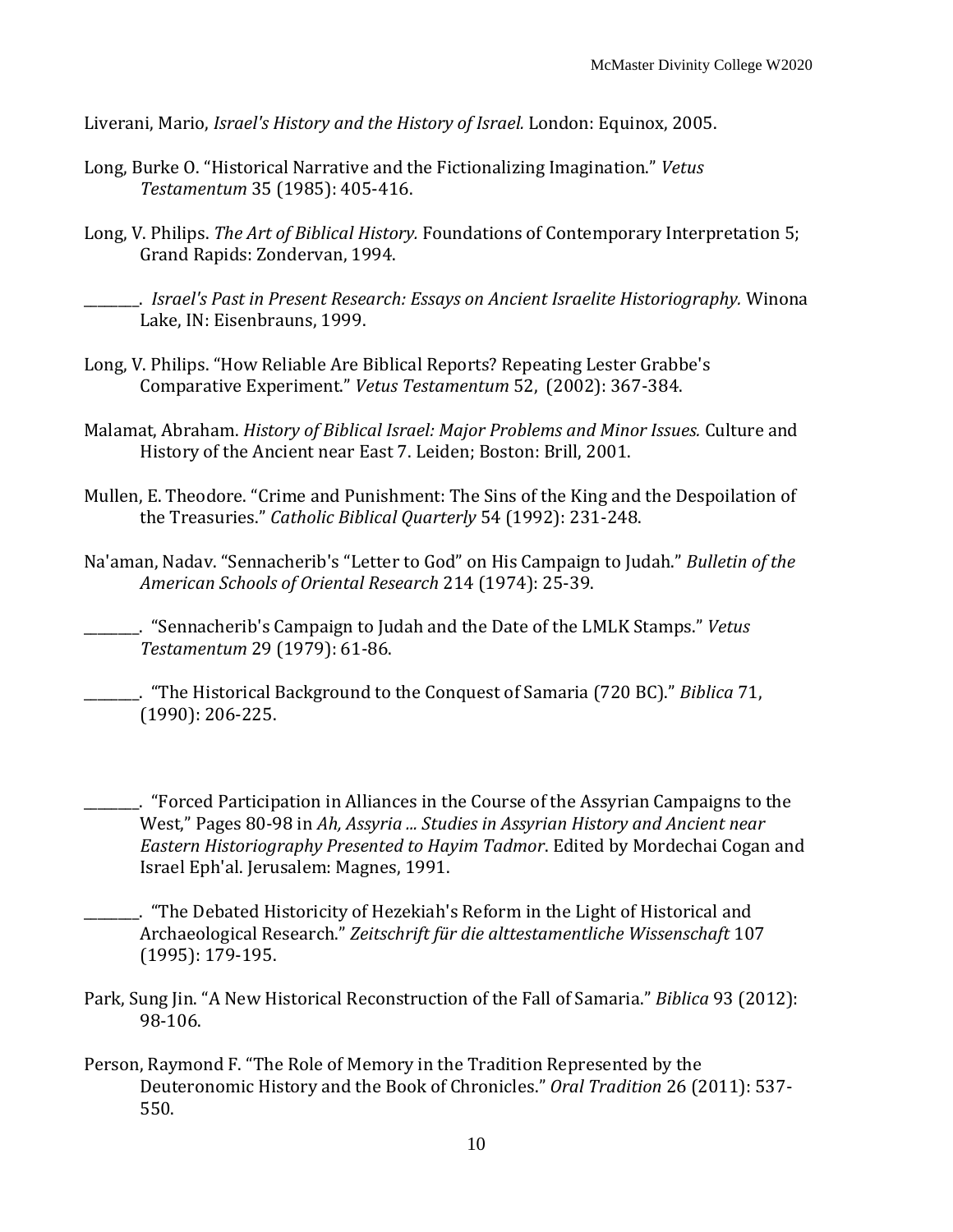Pixley, Jorge V. *Biblical Israel: A People's History.* Minneapolis: Fortress, 1992.

- Ristau, Kenneth A. *Reconstructing Jerusalem: Persian-Period Prophetic Perspectives*. Eisenbrauns, 2016.
- Schniedewind, William M. "Orality and Literacy in Ancient Israel." *Religious Studies Review* 26, (2000): 327-332.
- Soggin, J. Alberto. *A History of Ancient Israel.* Philadelphia: Westminster, 1985.
- Tadmor, Hayim. "History and Ideology in the Assyrian Royal Inscriptions," in *Assyrian Royal Inscriptions: New Horizons in Literary, Ideological, and Historical Analysis*. Edited by Frederick Mario Fales. *Orientis Antiqui Collectio 17*. Rome: Istituto per l'Oriente, 1981.

\_\_\_\_\_\_\_\_. "Propaganda,Lliterature, Historiography: Cracking the Code of the Assyrian Royal Inscriptions," Pages 325-338 in *Assyria 1995: Proceedings of the 10th Anniversary Symposium of the Neo-Assyrian Text Corpus Project, Helsinki, September 7-11, 1995.* Edited by Simo Parpola and Robert M. Whiting. Helsinki: Neo-Assyrian Text Corpus Project, 1997.

- Thompson, Thomas L. *Early History of the Israelite People: From the Written and Archaeological Sources.* Shane, 4. Leiden: Brill, 1994.
- Van Seters, John. *Abraham in History and Tradition.* New Haven: Yale University Press, 1975.

\_\_\_\_\_\_\_\_. *In Search of History: Historiography in the Ancient World and the Origins of Biblical History.* New Haven: Yale University Press, 1983.

- Vaughn, Andrew G. *Theology, History, and Archaeology in the Chronicler's Account of Hezekiah.* Archaeology and Biblical Studies no 4. Atlanta, Ga.: Scholars, 1999.
- Vaughn, Andrew G. and Ann E. Killebrew. *Jerusalem in Bible and Archaeology: The First Temple Period.* Atlanta, GA: Society of Biblical Literature, 2003.
- Younger, K Lawson, Jr. "Assyrian Involvement in the Southern Levant at the End of the Eighth Century B.C.E.," Pages 235-263 in *Jerusalem in Bible and Archaeology: The First Temple Period*. Edited by Andrew G. Vaughn and Ann E. Killebrew. Atlanta: Society of Biblical Literature, 2003.
	- \_\_\_\_\_\_\_\_. *Ancient Conquest Accounts: A Study in Ancient near Eastern and Biblical History Writing.* JSOTSup, 98. Sheffield: JSOT, 1990.